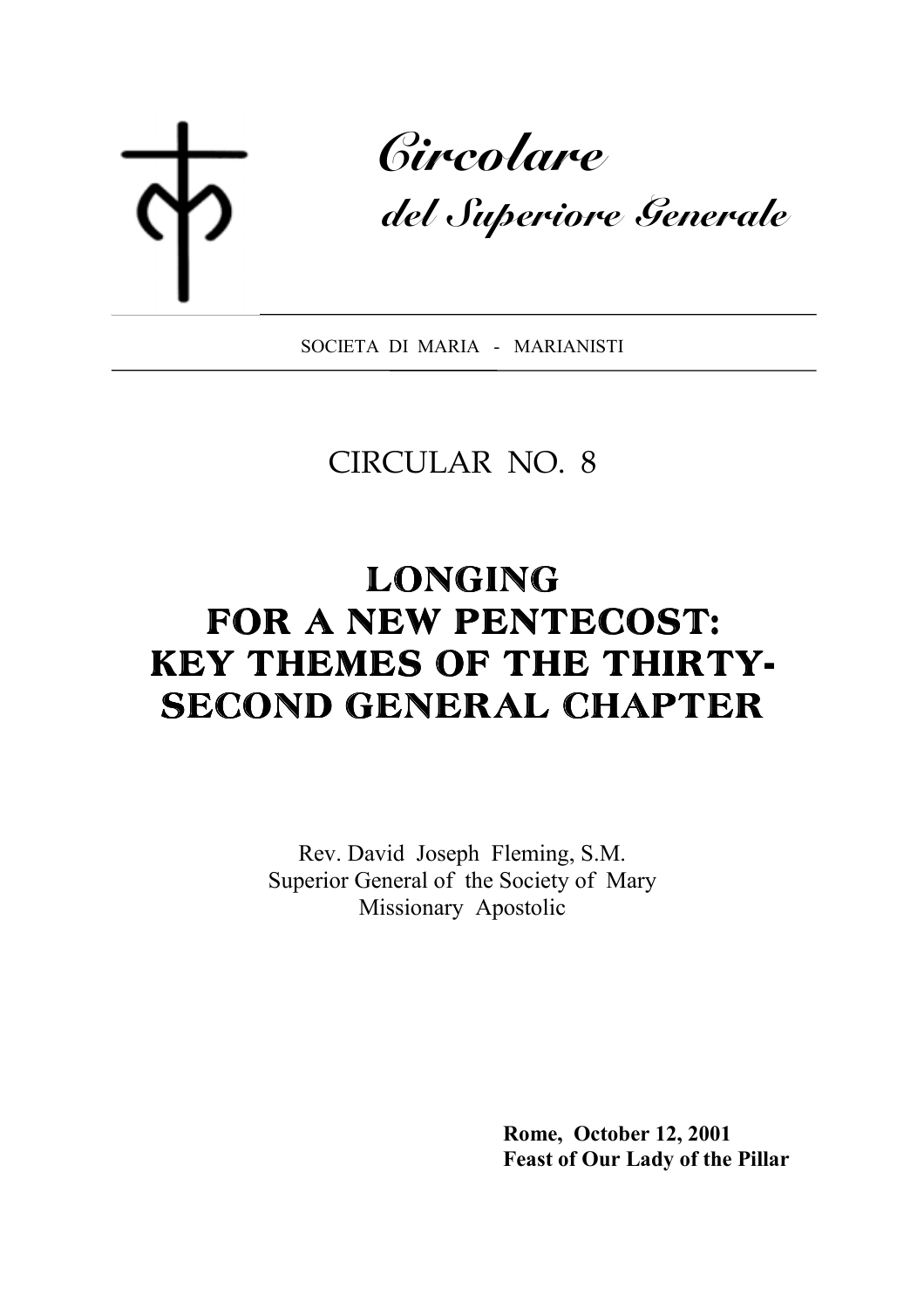# **CIRCULAR NO. 8 October 12, 2001 Feast of Our Lady of the Pillar**

#### Dear Brothers,

You have already received, or will be receiving very soon, the Documents of the Thirty-Second General Chapter of the Society of Mary, held at Rome this past July. I believe that all participants found the Chapter to be a positive experience of shared insight and fraternal communion. The Chapter Documents contain a rich analysis and discernment of our current situation and a series of forward-looking orientations for the years ahead. I hope you will read them carefully, share your reflections about them in community, and find in them encouragement and guidance for your lives as Marianists.

Rather than repeating the content of the Chapter Documents themselves, in this letter I would like to share a few personal impressions and points of emphasis that I find especially meaningful. I hope you will find other points that particularly strike you.

# *A New Step in Post-Conciliar Renewal*

Almost forty years ago, Vatican II called the entire Church to enter into a far-reaching process of renewal. For us religious, this process was first understood as an updating, a remodeling of outdated customs. Later we saw that it required a return to our founding charism, a revitalization, and even, in a way, a re-founding. The Papal document *Vita Consecrata* generalized the goal of all these processes as "creative fidelity."

The General Chapter was future-oriented. Our main focus was on the next steps to take. We intuited many new things that are appearing in our lives, and we were convinced that some of them are the work of the Holy Spirit.

The process of renewal is not finished and perhaps never will be, but forty years provide a certain sense of perspective. Representatives from all Units of the Society were fully aware that the experience of the past four decades has transformed Marianist life. The Chapter was a chance to evaluate the journey we have already taken, as well as to ponder the challenges of "creative fidelity" and discern the next steps for the road ahead.

The process of change has been slow, much of it so gradual that we forget how we were before. Only when we look back over this lengthy period do we begin to notice the striking differences. If we compare today with forty years ago, we see that we have rediscovered the Marianist Family, reformulated spirituality, reexamined traditions, rethought priorities, redefined apostolic goals, adopted new programs of formation, refocused the living of the vows, made significant innovations in structures, ministries and community life, in order to adapt our charism to a new moment in history.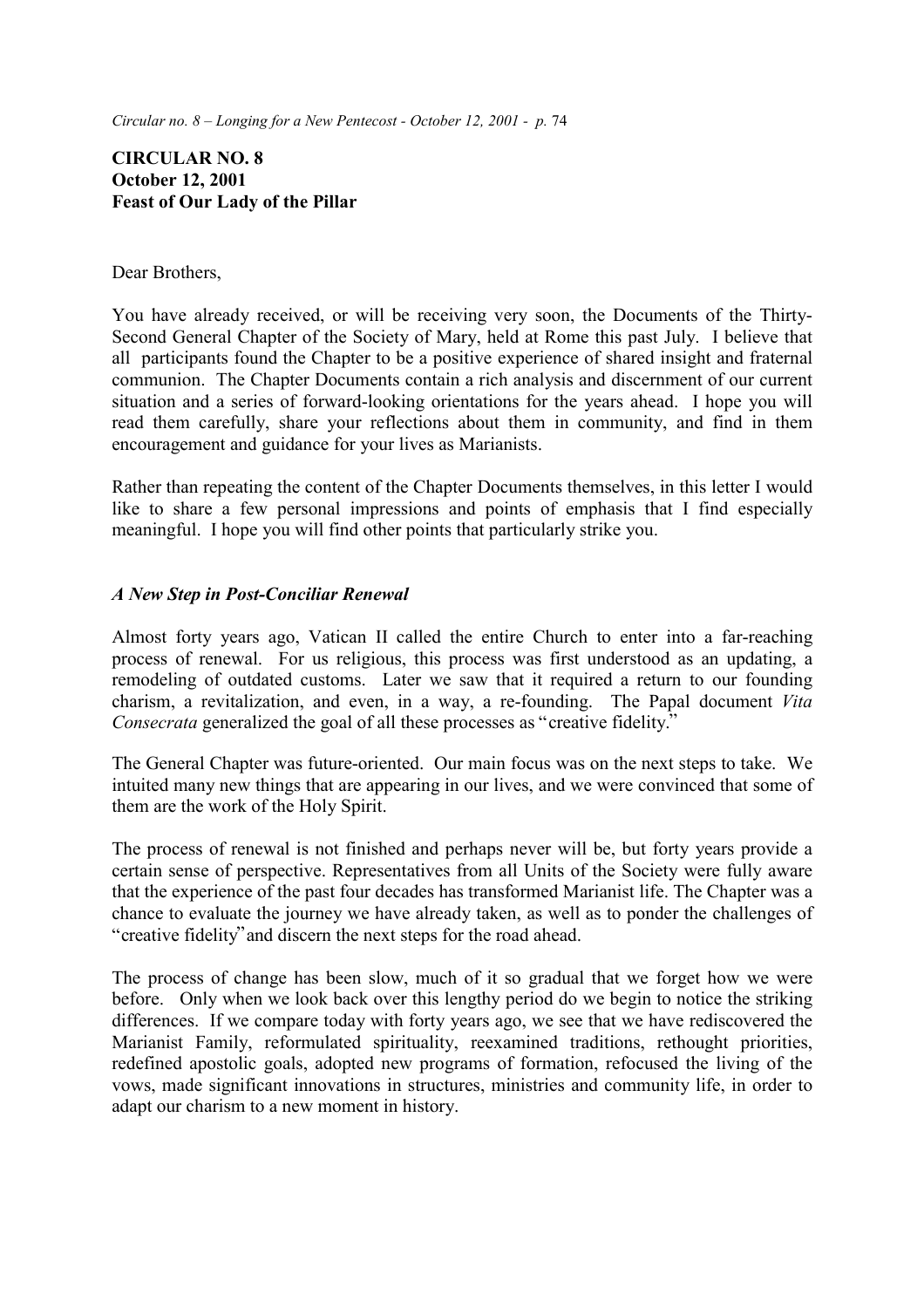The Chapter members were convinced that, despite our many faults and missteps, the process has been marked in many ways by "creative fidelity," God's fidelity to us above all, and also our attempts at a response. The hand of the Lord has been guiding us through this time. The Lord, his Mother, our Founder will be with us in the next steps as well.

As a key text, the Chapter chose Isaiah 43, 19: "See I am doing a new deed, even now it comes to light; can you not see it?" Written towards the end of the Babylonian captivity to encourage Hebrew exiles, this text lent a hopeful tone to our reflection. It led us to hope that we too may perhaps be moving to the end of a time of special testing and transformation. Are we perhaps on the verge, poised to move ahead into a new era, to realize a new form of religious life?

Finally the outcome will not depend so much on our own efforts and insights as on the Providence of God and the guidance of Mary.

#### *New Faces at the Chapter*

Two aspects of God's "new deeds" were evident in the Chapter participants themselves. In the Chapter hall we saw, more than ever before, new faces coming from the other branches of our Marianist Family and from new cultures in which our charism is taking root.

A dynamic communion with the whole People of God is one of the great gifts of the postconciliar renewal. Even our personal search for holiness is a service and witness for the whole Church. We exist for God's entire people, and we pray and go on mission with them. Pope John Paul II emphasized these points in his letter to our Chapter and again, on September 21, in a letter sent to the plenary meeting of the Vatican Congregation for Consecrated Life.

For us Marianists, this great intuition has taken concrete form in the burgeoning of the Marianist Family during recent decades. More and more, we are coming to realize that we religious men are part of a much broader family that shares Blessed Father Chaminade's charism. We are starting to understand our spiritual life and our mission as something shared with the rest of the Family and at its service. The Chapter recommitted us to intimate partnership with all branches of the Family.

At this Chapter, for the first time, we invited seven representatives, from all the other organized branches of the Family and from all continents, to spend an entire week with us, to speak to us, reflect with us, and share in the development of guidelines for the next few years. We were inspired by their wholehearted commitment to our common Chaminadean charism.

Inculturation has been increasingly recognized as a key dimension of renewal. At the beginning, few understood the far-reaching implications for the Church of a rapid shifting of its center of gravity from Europe and North America to the Third World or for the Society of Mary of the integration of many varied cultures, with rich and distinctive ways of expressing the mystery of Christ, the spirit of Mary, and the charism of Father Chaminade.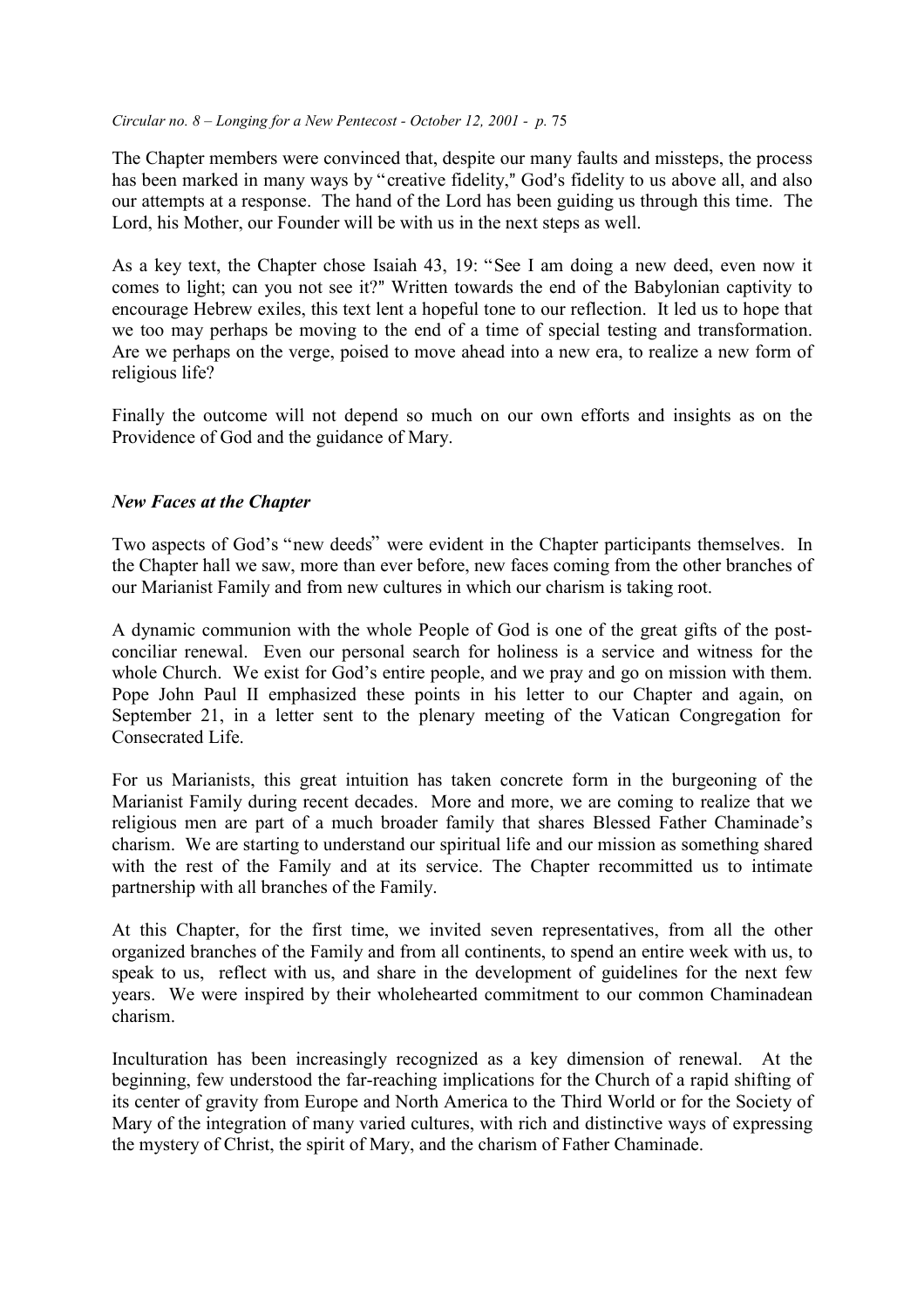At this Chapter, one-fourth of the membership came from Latin America, Africa, and Asia - a number in proportion to their growing presence in the Society. They brought fresh and heartening insights. Through them, the implications of inculturation began to have quite a significant impact in our Society-wide thinking. We came to take a broader world view and to understand ourselves better, as a community that is called to share its charism in ecclesial situations that are quite rich and very diverse.

# *The Presence of the Founder*

Probably no previous Chapter was so permeated by conscious reference to the example and teaching of our Founder. The beatification of Blessed Father Chaminade just one year ago was an occasion for "rereading" his meaning to us. It gave rise to a number of inspiring, sometimes surprising, interpretations of the charism he gave us.

In the homily at the beatification, Pope John Paul II characterized our Founder as a man of apostolic creativity, ingenious in reaching out "to those who are far from the Church and who lack the ordinary means to know Christ."

Time and again, we were helped to see our Founder as a "prophet of the laity," as the Founder of a Family embracing many states of life and many cultures.

We learned to see him more clearly as one deeply involved in the religious and social transformations of his time, a person committed to greater participation and equality in ecclesial life, a spiritual guide with creative intuitions about spirituality, a theologian with a deep and original view of Mary, and a Missionary Apostolic on fire with the desire to work for a "new evangelization" (*nova bella*) in his time and place.

We have come to know him better, to see new dimensions in his charism; we now appreciate him more as a patron saint and an intercessor for our needs. All these dimensions of our Founder had a special impact at the Chapter. We understood our work as a prolongation of his, and we prayed for his guidance.

# *A Marian Model of Church*

The Chapter stressed our Marian vocation. In particular, it urged us to internalize Mary's spiritual attitudes and translate them into a distinctive way of being and acting in the life of the Church. As Marianists, we find our illumination and inspiration for our style of ecclesial life in the figure of the Virgin Mary. We seek to accept people with her "warmth of welcome" (Rule of Life, art. 8) and invite them to grow in her characteristic attitudes.

Pope John Paul II and many other Church leaders have called for a "Marian model of Church.<sup>3</sup> What is such a model?

It is a Church that lives the Gospel in Mary's style. The Marianist Family, as conceived by our Founder, aims to exemplify this style of being Church. A beautiful prayer written by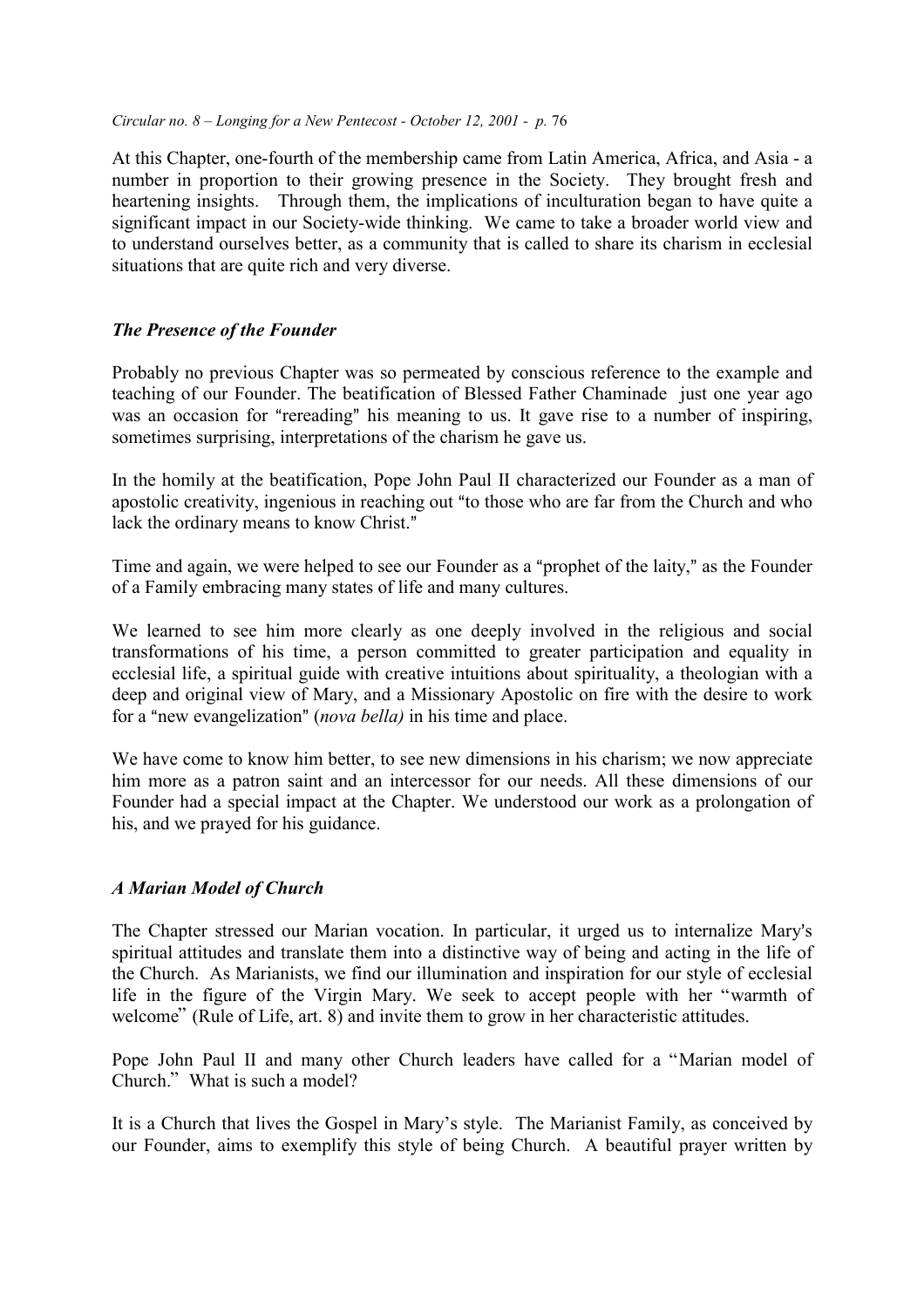Father José María Arnaiz for a meeting of Marianist Lay Communities summarzies key aspects of this Marian ecclesial style:

ì**OUR FATHER**, we pray for our Marianist Family with all its weaknesses and all its wealth. Look upon us with kindness; it is our mother and our family. Give it your grace so that it may become what it longs to be.

ì**A family** which fosters life and enthusiasm, in which all can express what they think and feel, what they believe and desire; a community of freedom.

**<sup>4</sup>A family** where people listen long and hard before speaking, welcome others before judging them, forgive much more quickly than condemn, focus more on announcing the Good News than on denouncing the bad; a community of mercy.

**<sup>4</sup>A family** in which the simplest brother and sister understand what others are saying; in which the leaders are highly educated and experienced, but still know that there is much they do not know; in which everyone is allowed to be himself or herself: a family in which we learn wisdom.

ì**A family** in which the Holy Spirit will feel at home, since everything will not be pre-planned, regulated and determined: a community that fosters creativity and growth.

ì**A family** in which the courage to risk the new is more powerful than tried and true routines: a community that looks to the future.

ì**A family** in which all can pray in their own language, develop and cherish their own culture, appreciate the heritage and history in which they feel at home: an incarnational community, one that knows the paschal mystery and experiences a new Pentecost.

**A family** of which people will say: See how they love one another<sup>'</sup>, rather than, 'See how well organized they are': a living and growing community."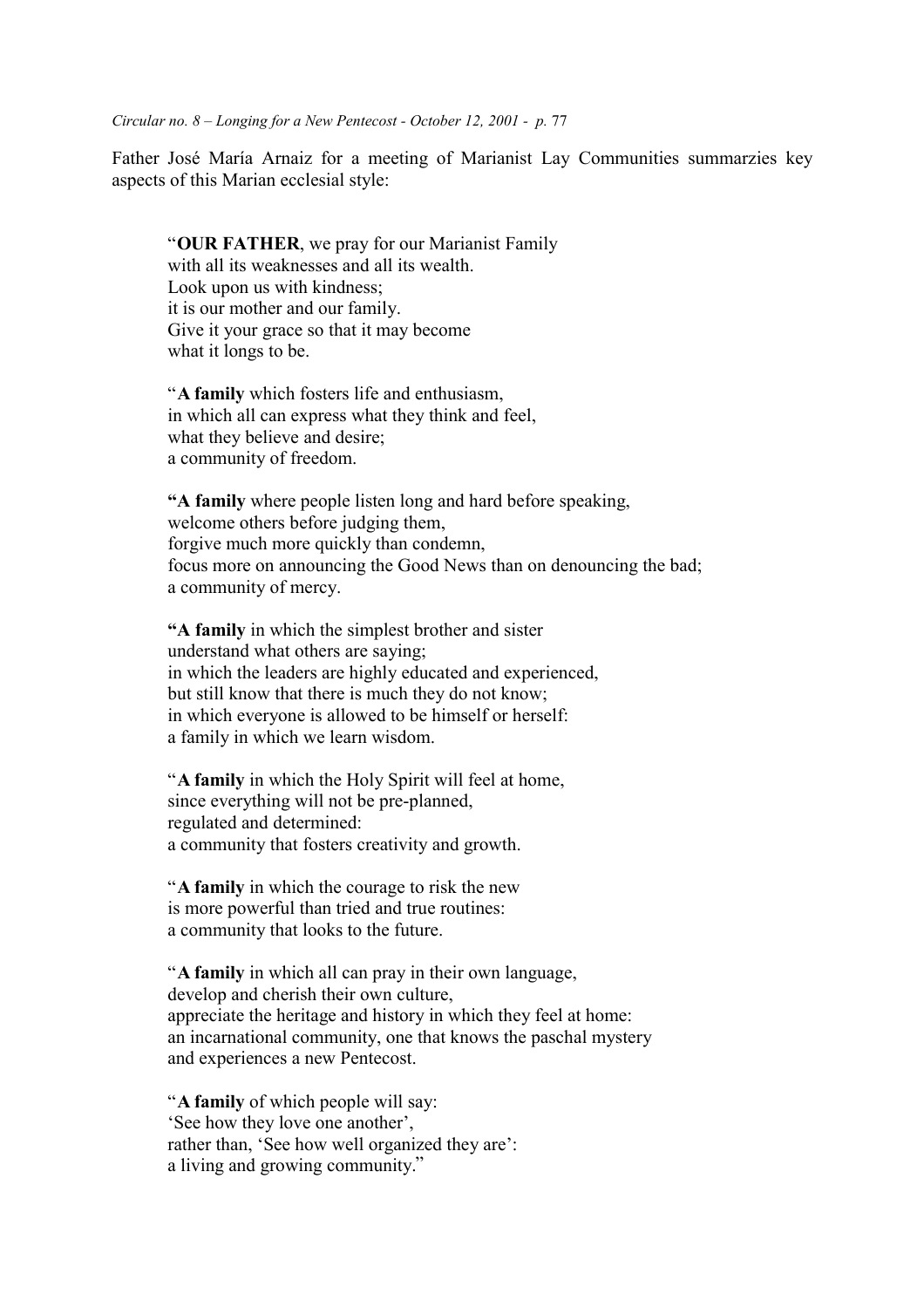ì**Marianist Family,** you are small but growing, fragile but full of hope, hesitant but believing. Lift up your eyes and see: Jesus and Mary are always with you. Amen."

Mary was the daughter of a colonized, humiliated, and impoverished people. In her Magnificat, she expressed her longing for freedom and justice, in solidarity with the "little" people" of her world, those who are excluded from power and influence. A Church modeled on her will be in tune with the dynamism of the poor and will know how to use simple means, available to everyone, to proclaim the freeing message of salvation. A Church that lives in her style will be characterized by solidarity, justice and social responsibility.

Mary was a woman who knew how to be herself, fully human, fully feminine, fully Jewish, in solidarity with the deep values of her oppressed people, in contrast to the Roman "globalizing" and homogenizing tendencies of her time. The Marian style of being Church will value and respect the service of leadership and authority in the Church, treasure communion among all and cooperate with directives of Church leaders. Still, it will avoid servility and merely blind obedience, any over-emphasis on hierarchy and uniformity.

We see Mary as a formative, educative Mother, one who refuses "to reject as bad what is not absolutely good" (*Constitutions* of 1891, art. 267). She magnifies the Lord for the unique and varied gifts granted to each of her children. In contrast, today we sometimes experience among some earnest Christians an almost totalitarian spiritual dynamism that bowls over everyone in its wake, is impatient of human processes, seeks to suppress human questioning and human variety in the name of a universal sovereign and triumphant spiritual ideal. A Marian stance within the Church contrasts with such an aggressive, evangelistic stance. It leaves everyone lots of room to grow.

The image of Pentecost, where the disciples were gathered with Mary in prayer and were sent in mission by the Holy Spirit, summed up the Chapter's sense of our call at this time. The same image inspired the leaders of Marianist Lay Communities in their Third International Meeting shortly after the Chapter. This image inspires us to live a Marian style as the People of God. The Chapter was convinced that such a Marian style is a special, much needed contribution we are called to make, along with others who share similar yearnings, at this moment in the life of the Church.

# *ìThe World He Lovedî: a Hopeful Style and a Dynamic Mission*

We came to realize at the Chapter, better than before, that Marianist life today exists in strikingly different situations. In some places we are beset by "temptations to cynicism, fatigue, and lack of apostolic zeal" (*Sent by the Spirit*, par. 18i). In others, we are just getting started, with exuberant creativity and the growing pains of youth (*Sent by the Spirit*, par. 20).

Whatever our local situation, we are all called to love the world in which we live, as our Founder did (*Sent by the Spirit*, par. 2). We belong to our world, we know its splendors and miseries, and we are apostles sent to it, with a vision, spirit, mission and strategy (*Sent by the*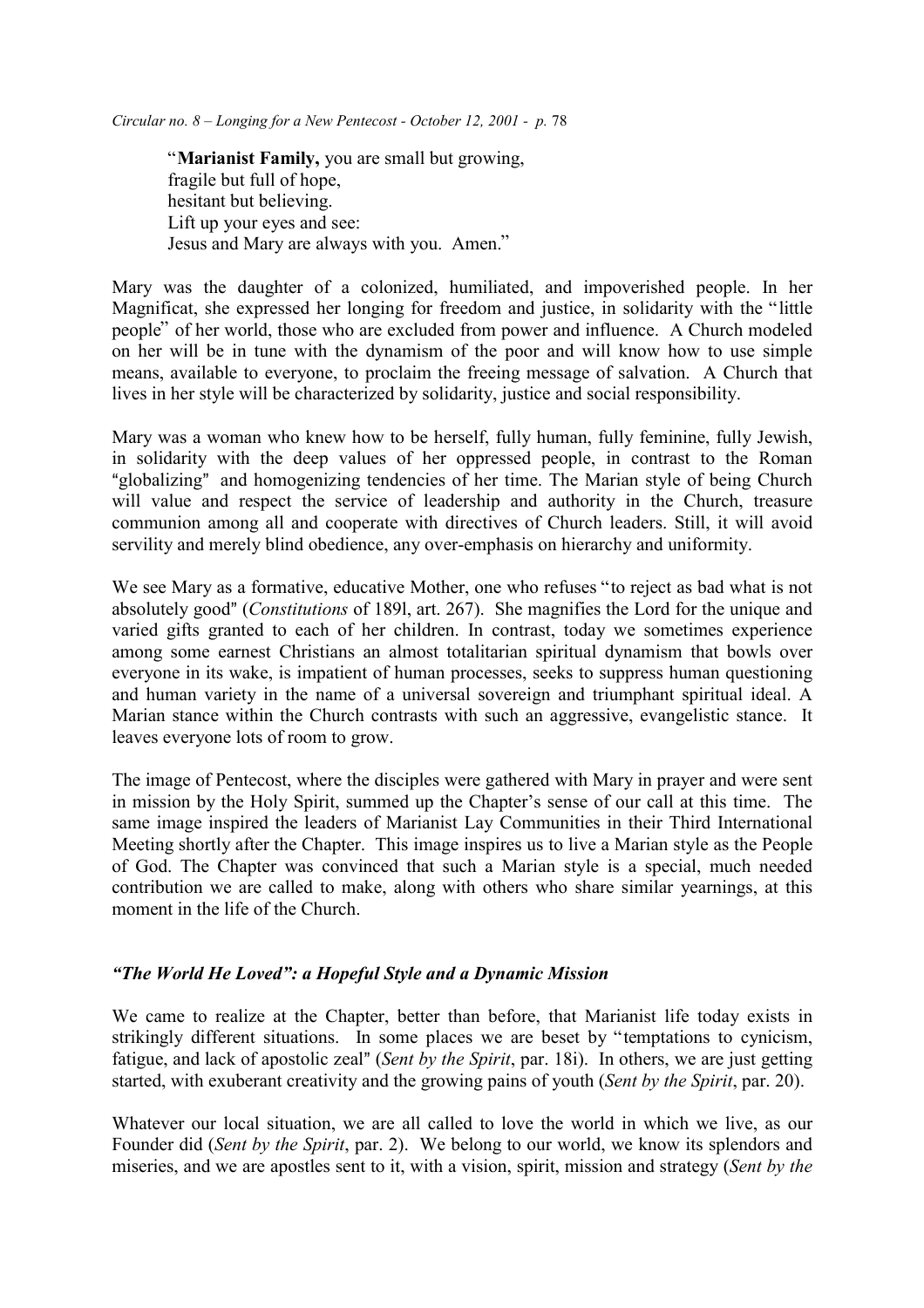*Spirit*, pars. 23ff.). We cannot look at the world from the outside, as if we were not part of it, or as if we could make little constructive contribution to it. We are called to be signs of hope, because there is a hopeful style implicit in our charism (*Sent by the Spirit*, par. 24).

It is important to see the seeds of God's Word that are growing up among us. Many people are thirsting for spirituality. There is a longing for peace and justice, and a growing awareness of the need to respect God's creation. More than before, people are striving for solidarity, brotherhood and sisterhood. Many are willing to contribute their time and resources to help the needy. Women are assuming new and fuller social and ecclesial roles. Races and cultures are mixing more than before, learning to tolerate, respect and love one another, cultivating dialogue. Respect for each person and equality of rights and duties is a widely shared aspiration. (See *Sent by the Spirit*, par. 15.) All these positive aspects are part of today's world, and they make it more easily loveable.

Yet we must also be critical of those elements of our varied cultures that contradict the Gospel. During the Middle Ages and the Counter-Reformation, Catholicism set the tone for popular culture in much of Europe. That time is long past, nor do most of us want to return to it. But in the West our cultures tend to be very far from religious values. In Africa and Asia, we often experience bitter conflicts between Christianity and other religions or new movements. Almost everywhere, an aggressive secularism dominates much of public entertainment and public discourse, often with a haughty and dismissive attitude toward the Church and the Gospel. The tension between secular and religious visions led during the twentieth century to many martyrs, who suffered for justice and peace in the spirit of Christ. A number of Marianists were among them.

In some places, it is easy to feel powerless before the juggernaut of a culture that seems indifferent and unmoved by the faith to which we have committed our lives. A culture of indifference and suspicion is especially alluring to youth. It enters ever more deeply into the minds and hearts of those around us through the overwhelming power of the media and the worldwide, globalized means of communication available to people at the flick of a wrist. We may feel like its helpless victims.

At the same time, we know that we ourselves are part of today's culture, that it is deeply embedded in our own impulses and spontaneous reactions. Can we carry out a meaningful mission that makes any difference in such a world? Is our role no more than helping people settle into a comfortable collusion with secular culture? We may come to doubt our mission, lose our vision and spirit, despair of strategies for forming in faith.

# *Chaminade: Missionary Apostolic with a Sharp Focus*

We find a key to the stance we need in the example of Blessed Father Chaminade. Like us, he lived amid a troubling and powerful culture. He could have taken refuge, as many of his contemporaries did, in ineffectual lamentation about the evils of his time, or abandoned the effort to make a difference, or settled into the pursuit of a career in the Church that was being re-established after the Revolution.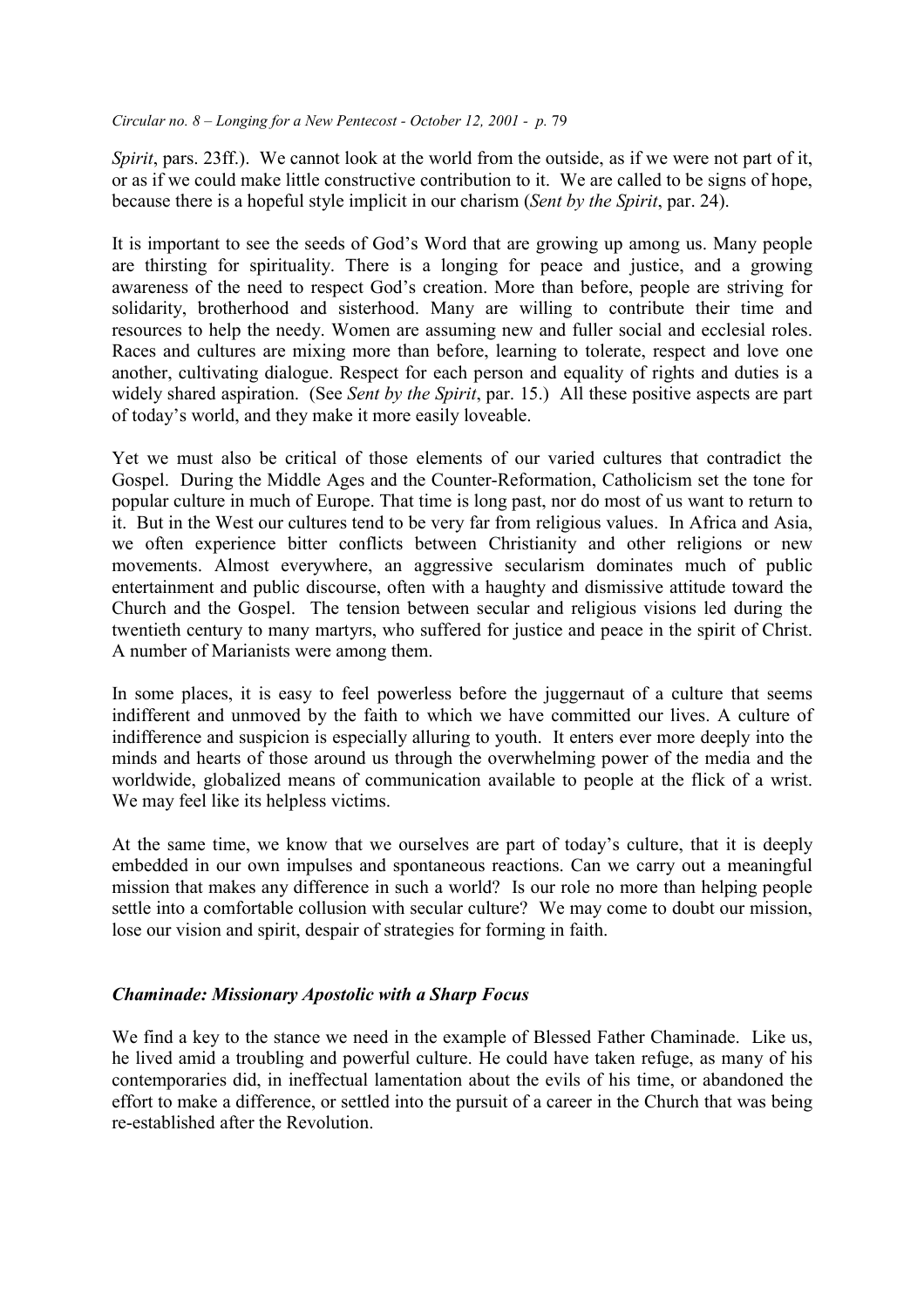Instead, like Jesus Himself, he loved the world and the people of his time and he felt a passionate sense of mission toward it. He was not content with merely analyzing the situation. He saw his apostolate as much more than an ecclesiastical career. He was first and foremost a Missionary Apostolic. With unremitting energy he reached out to his contemporaries, and he was sure that the struggle to make a difference was worth the effort. He had a deep faith in his mission as a gift of God.

As the Chapter noted (*Sent by the Spirit*, par. 23ff.), he adopted a dynamic vision, spirit, mission and strategy for his time. He urged others to join hands in this project, and he was ingenious in developing and focusing their best talents and energies. He was no victim of the culture of his day - rather an active agent committed to its transformation in the spirit of the Gospel.

Our Founder was open to a multiplicity of means in the mission, but his work had a sharp focus, a clarity of purpose that confounded contemporaries absorbed in institutional concerns and transitory preoccupations.

In the generations since his time, we Marianists have sometimes lost that sharpness of focus. We may have emphasized the means more than the ends. We have frequently misused his breadth of vision as a specious excuse for frittering energies away in centrifugal, individualistic projects and matters that have little to do with the formation of persons and communities in faith.

Only by a return to the passionate and focused intensity of purpose that characterized our Founder, for the sake of a world we truly love, will we attain the renewal and revitalization, the creative fidelity for which we long.

# *New Frontiers in Marianist Education*

The Chapter was encouraged by some interesting new developments in our key work of Christian education (*Sent by the Spirit,* par. 33 and passim).

On the one hand, the number of Marianists working as classroom teachers in our longstanding schools has diminished a great deal. We have been obliged to withdraw from a good number of these institutions, sometimes because we lack the manpower, sometimes because of changes in legislation, birth-rates and soaring costs.

Yet we note an exceptionally positive response to our Marianist educational heritage. The work of education in schools provides an excellent platform to reach out "to those who are far from the Church and lack the ordinary means to know Christ<sup>"</sup> (as Pope John Paul II characterized the work of Father Chaminade).

It has become ever clearer that Christian education is a work of partnership between religious and laity, a work in which the apostolate of the laity can flourish. We share in the educational task with a generation of Catholic laypeople, many of whom are impressively aware of the educational ideals developed by Fr. Chaminade, Fr. Lalanne, and the generations of Marianist educators that have succeeded them, and creatively committed to living them out.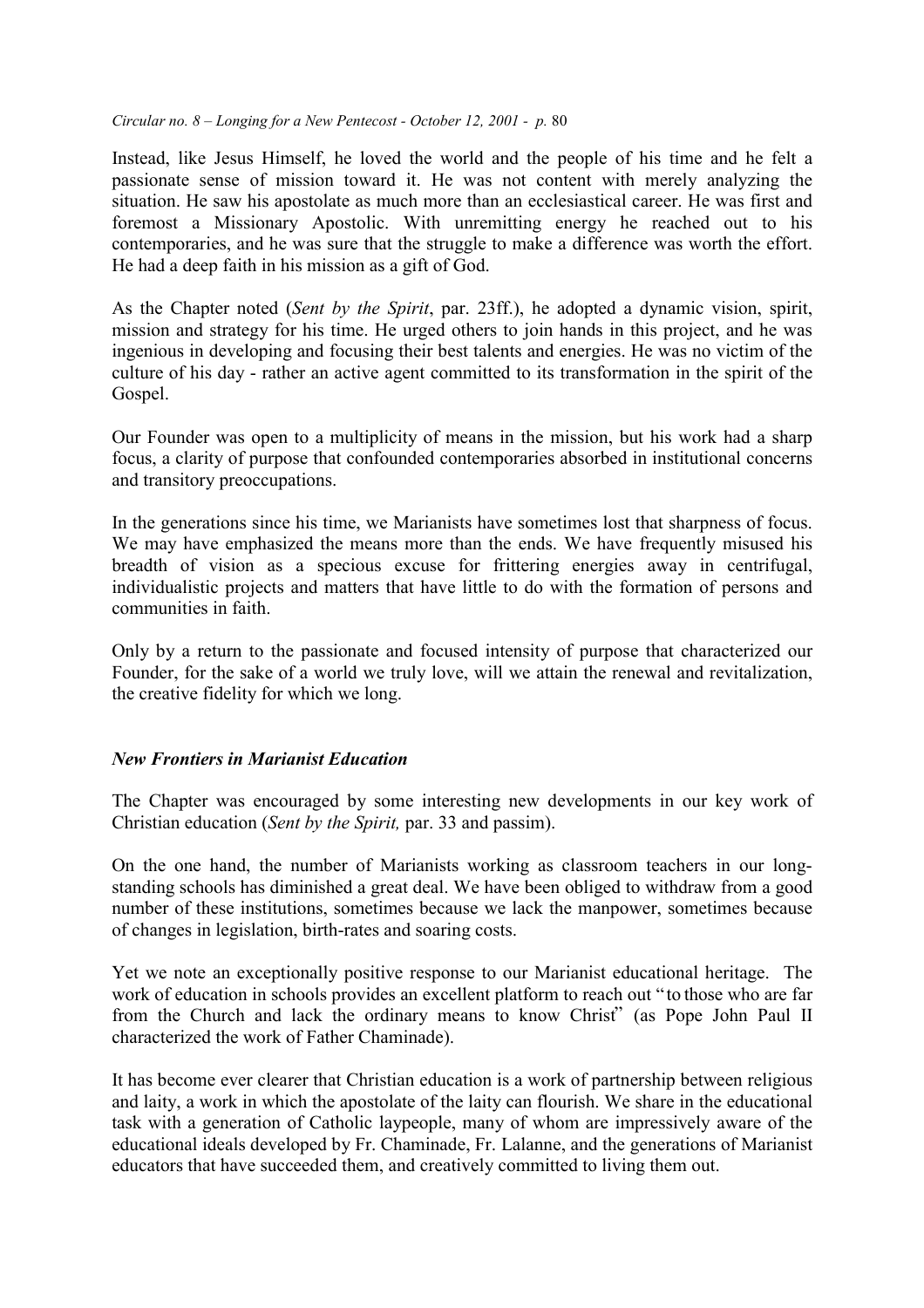The project on the "Characteristics of Marianist Education" has awakened widespread interest. Most Units of the Society have some significant programs to educate administration, faculty and staff in these characteristics. Many principals, teachers and staff members in educational institutions have demonstrated their understanding and commitment to these ideals.

We need to foster the slowly growing consciousness that all Marianist educators, religious and lay, belong to a worldwide educational network, and that there exist many possibilities for collaboration and exchange.

Many of the other key objectives of the Chapter can be well integrated into our educational work, by religious and lay educators working together. Some examples:

- the concern for understanding and dialogue among cultures,
- the need to stand with parents in the task of nurturing the lives of their children,
- the desire to inculcate greater respect for all of creation, for good stewardship of our environment,
- the need for justice and solidarity with the poor,
- an attitude of reconciliation and peacemaking, overcoming the violence in our world.

In these "growing edges" of mission, we religious have a major role to play, but we must do it above all by working with our lay colleagues.

A particularly noteworthy development in Marianist education during the past few years has been the rapid development of centers of non-formal education - alternative educational schools, programs for job-training, for street-children, for development of youth at risk, and the like. The common denominator of such programs is that they are aimed at delivering value-driven education to those who normally cannot have access to schools of the traditional type. Our educational heritage combines with today's option for the poor in inspiring such efforts. Often these programs struggle to find necessary finances, and the commitment of religious with a vow of poverty can make a significant contribution to their success.

In the statistics prepared for the General Chapter of 1996, Marianist religious were working in only six such non-formal centers around the world. Today, we are present in 28 of them, many of them directly under our sponsorship. They can be found in the United States and in Europe, as well as in the poorer countries of Africa, Asia, and Latin America.

In the time of Father Chaminade, getting basic education to the masses, particularly in the countryside, was a truly missionary project. Many were still illiterate. Others had no choice but a school led by militant anti-clericals. Today, at least in developed countries, practically everyone has some access to basic education. Perhaps many Marianist religious may recapture the sense of education as an urgent missionary work through their commitment to non-formal programs.

The Chapter asked us all to reflect more on this phenomenon, to develop a set of Marianist guidelines for non-formal education, and to continue increasing our commitment.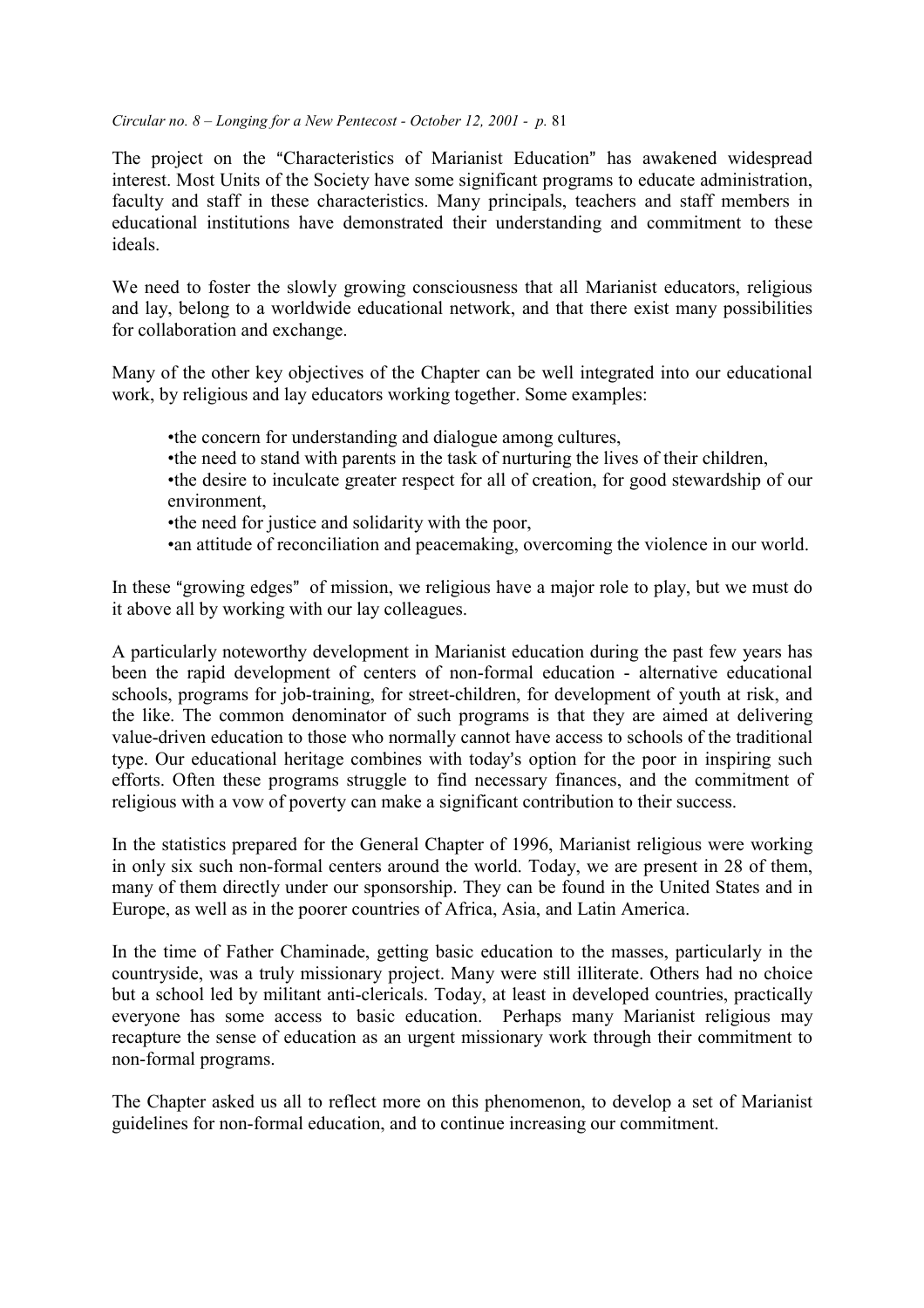# *Youth Ministry*

Young people were the principal beneficiaries of our Founder's efforts. Throughout our history, they have been our primary focus. Yet in recent years, this focus has been somewhat muted. In many places, Marianists as a group have aged, and contact with youth is not as easy as before. Semi-autonomous "vouth cultures" have developed, and they sometimes seem alien to us, opposed to values for which we stand. Besides, we have often opted more for administrative work or adult pastoral programs. These need not limit our contact with youth but sometimes do so.

Without denying the value of other kinds of work, the Chapter asks us to refocus directly on youth. It tells us "to cultivate a youthful spirit within ourselves," and to regard the authentic values of youth today in a positive light.

Just as we are urged to inculturate ourselves positively in new parts of the globe, appreciating ways of thinking, acting and celebrating different from our own, so we are also called to reach out positively to today's youth cultures, welcome their many authentic values, use their methods in communicating the Gospel. Only if we do this will we be credible when we want to correct errors incompatible with the Gospel.

Schools and educational centers are a prime place for dynamic youth ministry. Some of our Units already have extraordinarily good programs for youth ministry in their schools.

Parishes and spiritual centers also offer rich opportunities for youth ministry. We need to work more at using these opportunities to the full.

Marianist Lay Communities are normally aimed at adults, people ready to make a serious life-commitment, but the Chapter urges us to be ingenious in developing youth groups, inspired by Marianist spirituality, that will permit us to share the riches of our charism with the young.

Vocation ministry goes hand in hand with excellent youth ministry. All ministry has an important vocational dimension; this is doubly true of the ministry to young people, which necessarily focuses on fundamental life choices, including that of sharing a commitment to our Marianist charism. I have written about this topic extensively in an earlier letter. The Chapter re-enforced a number of important recommedations about our vocation ministry. We must work as a Marianist Family at this crucial topic.

In the near future, meetings in each Zone or continent of the Society will be convoked to focus on our ministry to youth and also on good vocation ministry. These concerns must pervade our work as a Society, not be left to a few specialists.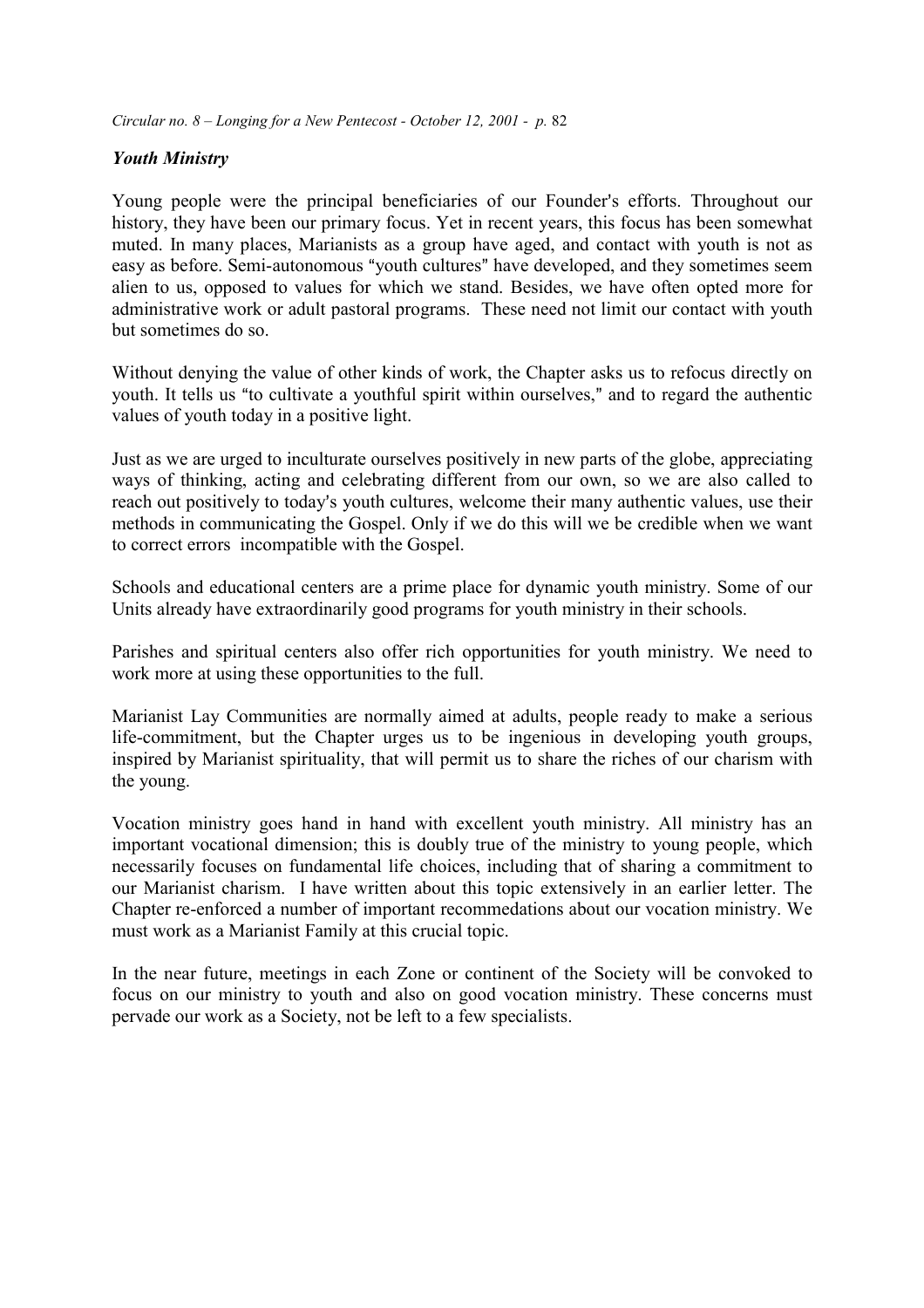# *Some Organizational Questions with Far-Reaching Implications*

When there is new life, new structures naturally follow. Structural and organizational matters do not of themselves bring vitality and renewal. But when we are well along in a renewal process, new organizational questions need to be addressed.

The past few years have seen the creation of a World Council of the Marianist Family and the establishment of about fifteen national and Zonal Family Councils, grouping together representatives of the Society of Mary, the Marianist Sisters, Marianist Lay Communities, and the Marian Alliance. The beatification of our common Founder was the occasion for an intense and fruitful collaboration led by the World Council, and we seemed to be successful in presenting to the wider Church the image of a vibrant and multicultural spiritual family. The Chapter insisted that we continue to make collaboration among all branches of the Marianist Family a point of emphasis in all plans and decisions, and urged us to continue developing the work of the Family Councils. The development of all the branches of the Marianist Family is undoubtedly the most important "restructuring" in the Marianist life of our time.

In all branches of the Family, initial and ongoing formation are keys to strong Marianist life. We have a responsibility to be creative in sharing the riches of our charism. The Chapter asked us to make explicit a clear Chaminadean methodology for formation in faith, an approach to spiritual growth that can be readily shared with people in search of spirituality. It also called for a concerted effort to prepare new "experts" in Marianist research and study. Finally, it asked for the establishment of an international center for ongoing formation. From such a center, we hope to offer programs and courses involving face-to-face meeting among Marianists, religious and lay, and also to use new technology that can link people together without extensive travel. We hope you will be hearing many more concrete details about formation, as these projects get underway.

During recent years, we have merged some Units of the Society, changed a number of them from Provinces to Regions, and created new Units, with the aim of inculturating the charism, building strong mutual support, simplifying structures and collaborating in mission. At the same time, within nearly every Unit, there have been significant programs for reconfiguring communities and refocusing our works. The Chapter urged this process of internal restructuring to continue, and to be carefully evaluated at each step of the way.

A particular development of recent years has been the increasing importance of collaboration among Marianist Unit Leaders on the continental levels. Four "Zonal Conferences" (CLAMAR for Latin America, the Marianist Conference for North America, CEM for Europe, the Asia-Africa Conference) are playing a significant role, setting directions for formation, for spiritual renewal, for educational and pastoral apostolates, and for sharing of personnel and financial resources. These Conferences allow us to collaborate, while remaining sensitive to the cultural differences present in each large geographical area, and without centralizing everything in Rome. The Rule of Life does not mention such Conferences, and we need to become clearer about their role. There is general agreement that